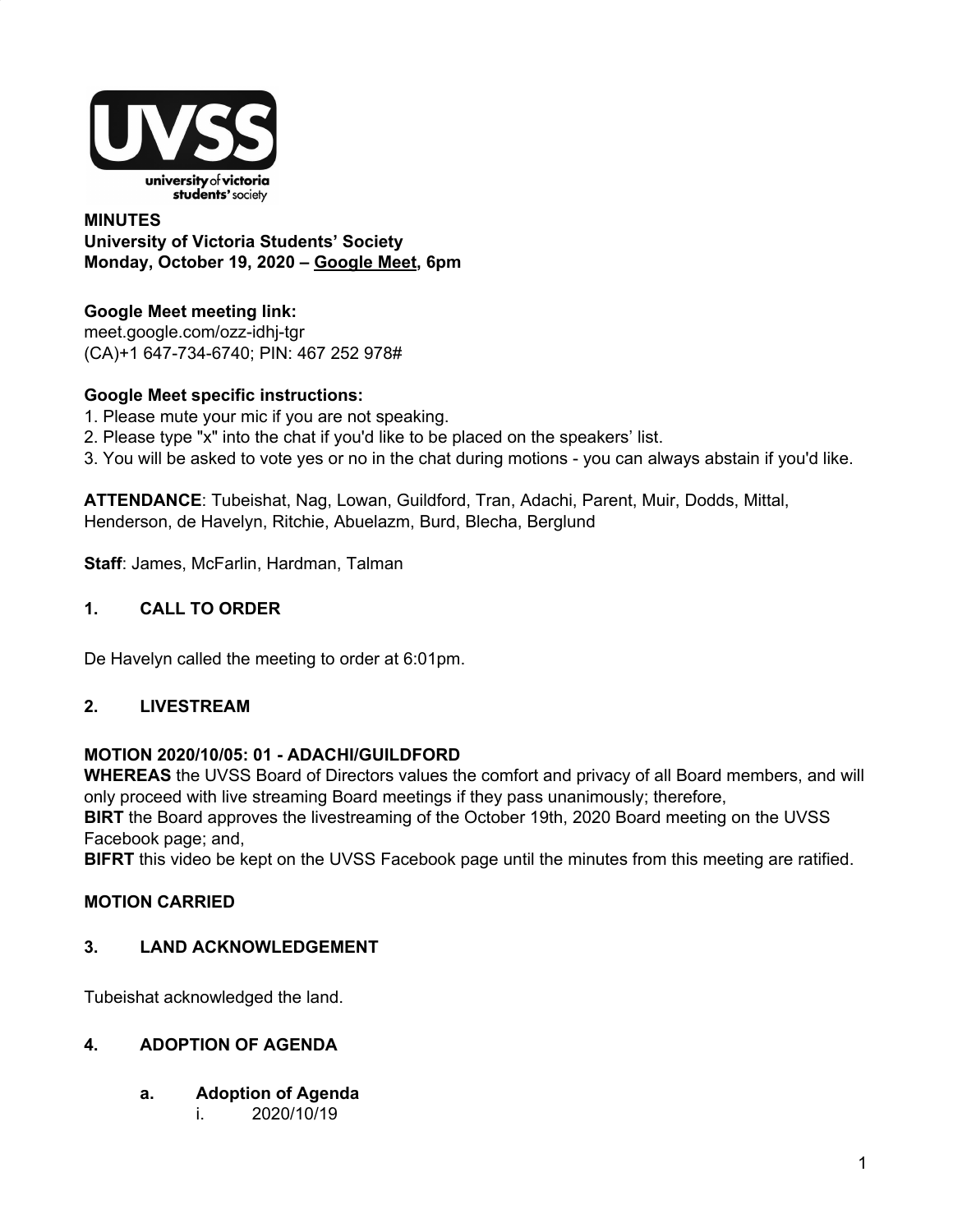## **MOTION TO ADOPT - LOWAN/ADACHI**

#### **MOTION TO AMEND - DODDS/RITCHIE**

To include Dodds' and Adachi's Board Reports **MOTION CARRIED**

#### **MOTION TO AMEND - BURD/GUILDFORD**

Add the following motion to new business:

#### **MOTION 2020/10/19: 1A - BURD/**

**BIRT** the Board of Directors accepts the resignation of Elizabeth Giesbrecht as a Director at Large; and, **BIRT** nominations be opened for members to fill the following committee vacancies:

Finance and Operations Committee **One (1) Member** SUB Business Marketing Committee One (1) Member

### **MOTION CARRIED**

#### **MOTION TO AMEND - TUBEISHAT/RITCHIE**

Add the following motions to priority business:

#### **MOTION 2020/10/19: 03 - TUBEISHAT/**

**BIRT** the following list of clubs are ratified.

- 1. Elect Her
- 2. UVic BC Young Liberals
- 3. UVic Global Perspectives Society
- 4. UVic Photography Excursion Club
- 5. UVic Women in Science
- 6. HerCampus
- 7. Conservative Club
- 8. UVic CSGO/VALORANT Club
- 9. UVIC Pre-Dental Club
- 10. Uvic Solar & Energy Boat

#### **MOTION 2020/10/19: 04 - TUBEISHAT/**

**BIRT** the following list of course unions are ratified.

- 1. Child and Youth Care Student Society
- 2. Health Information Science Course Union Council

#### **MOTION 2020/10/19: 05 - TUBEISHAT/**

**BIRT** the following list of Special Project Grants are approved.

- Best Buddies UVic, \$75.00
- Elect Her, \$100.00
- Ecological Restoration Club, \$354.60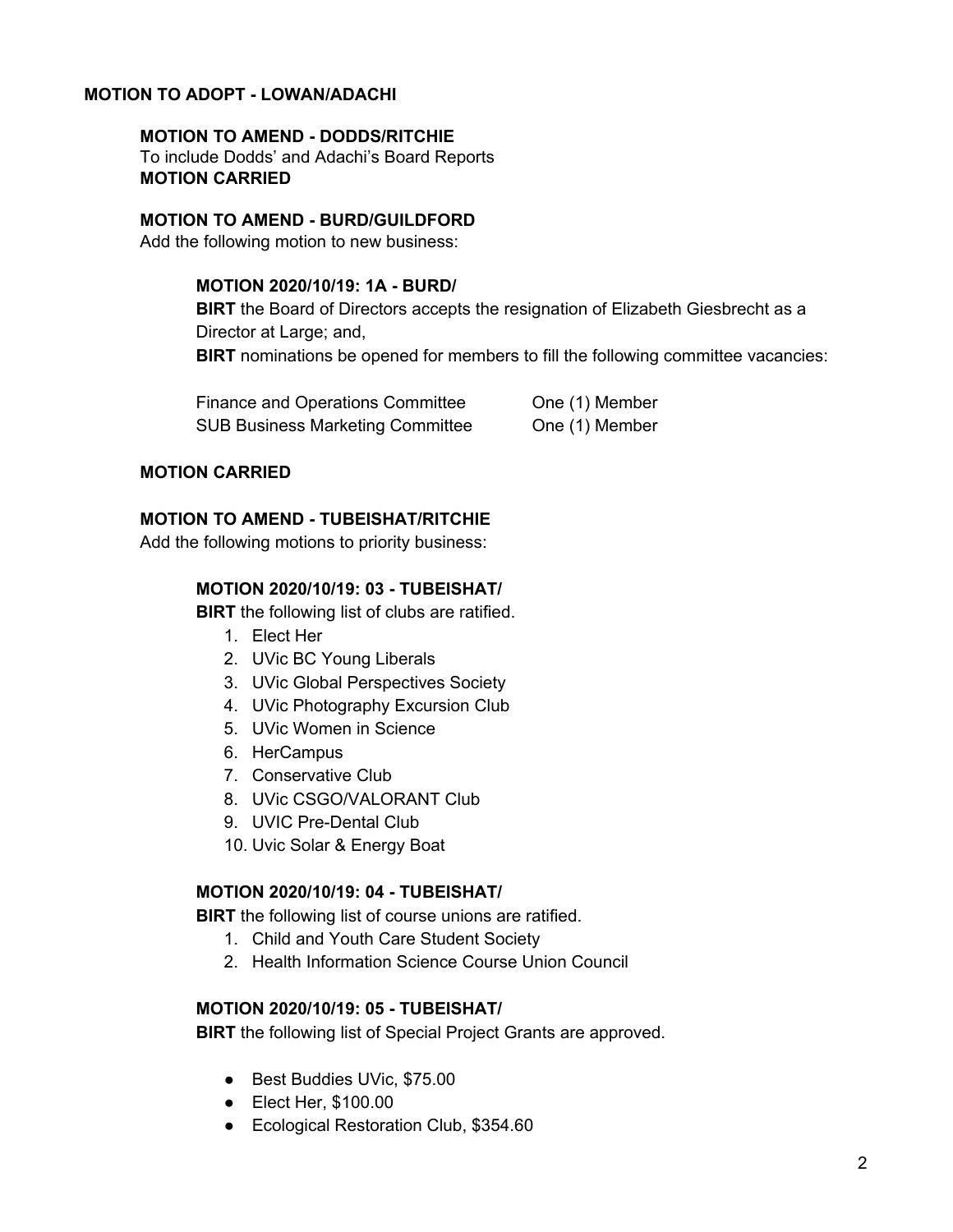● SpikeBall Club, \$100.00

# **MOTION CARRIED**

# **MOTION CARRIED**

- **b. Adoption of Minutes**
	- i. 2020/10/05

## **MOTION TO ADOPT - NAG/TUBEISHAT MOTION CARRIED**

Ii. Executive Committee Minutes: 2020/09/11 - 2020/10/13

## **MOTION TO ADOPT - BURD/TUBEISHAT MOTION CARRIED**

**c. Ratification of Directors**

**MOTION 2020/10/19: 02 - TUBEISHAT/LOWAN BIRT** the Board ratifies Katy Berglund as the Pride representative to the Board of Directors for the remainder of the 2020-2021 Board term.

# **MOTION CARRIED**

# **5. PRESENTATIONS & ANNOUNCEMENTS**

**a. PRESENTATIONS**

# **b. ANNOUNCEMENTS**

i. "Policy Moments"

# **6. REPORTS**

# **a. EXCLUDED MANAGERS**

# **b. PORTFOLIOS**

- 1. Campaigns and Community Relations
- 2. Finance and Operations
- 3. Outreach and University Relations
- 4. Student Affairs
- 5. Events
- 6. International Student Relations

# **COMMITTEES AND COUNCILS**

- 1. Electoral
- 2. Executive committee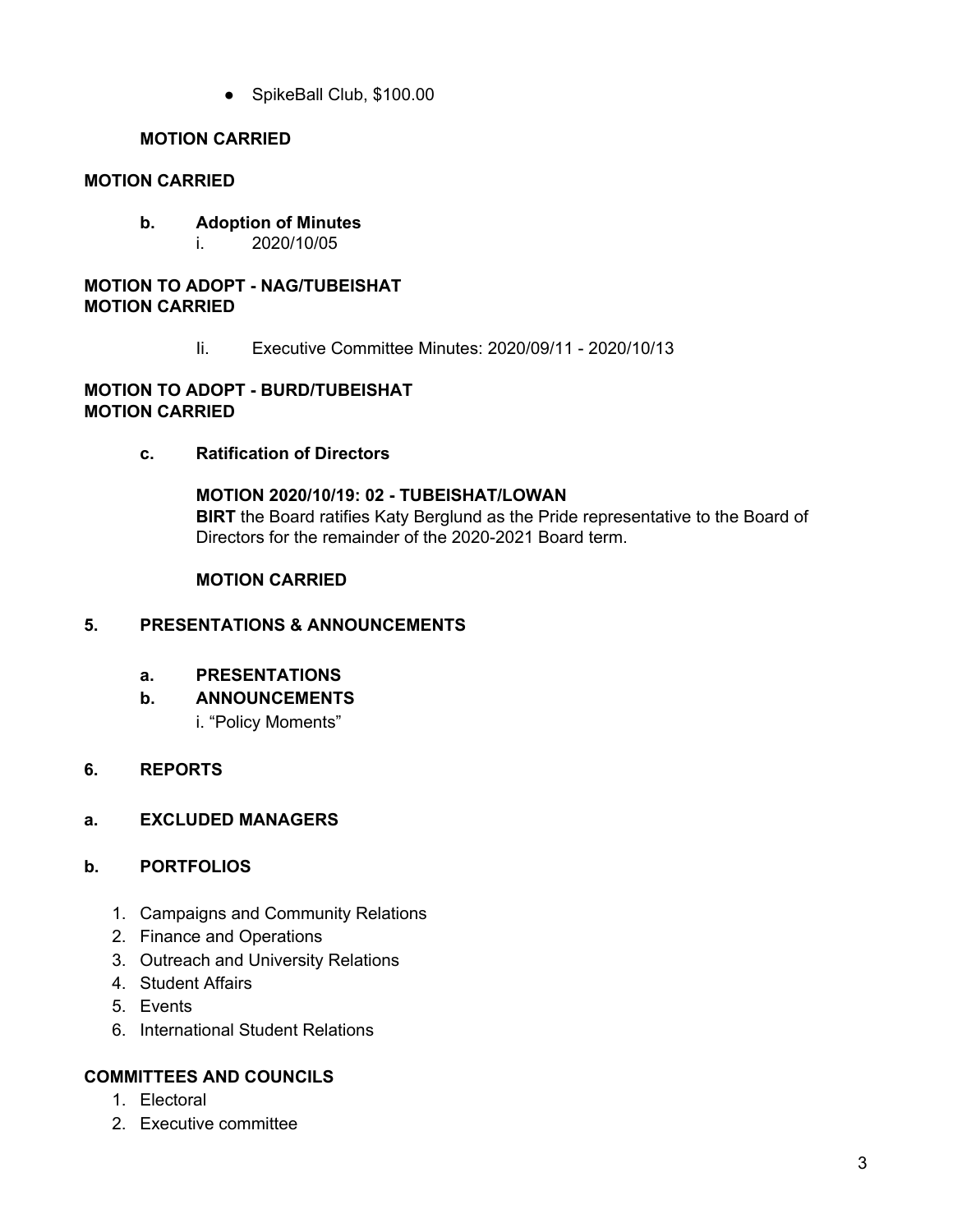- 3. Food Bank & Free Store
- 4. Peer Support Centre

## **CONSTITUENCY ORGANIZATIONS & NSU**

- 1. GEM
- 2. NSU
- 3. Pride
- 4. SOCC
- 5. SSD

## **WORKING GROUPS**

- 1. PIRG
- **7. QUESTION PERIOD (15 mins)**
- **8. MAIN MOTIONS**
- **a. PRIORITY BUSINESS**

# **MOTION TO OMNIBUS MOTIONS 3, 4, AND 5 - TUBEISHAT/GUILDFORD MOTION DEFEATED**

## **MOTION TO OBJECT TO THE CONSIDERATION OF THE MOTION - ABUELAZM MOTION DEFEATED**

### **MOTION 2020/10/19: 03 - TUBEISHAT/MUIR**

**BIRT** the following list of clubs are ratified.

- 1. Elect Her
- 2. UVic BC Young Liberals
- 3. UVic Global Perspectives Society
- 4. UVic Photography Excursion Club
- 5. UVic Women in Science
- 6. HerCampus
- 7. Conservative Club
- 8. UVic CSGO/VALORANT Club
- 9. UVIC Pre-Dental Club
- 10.Uvic Solar & Energy Boat

## **MOTION CARRIED**

### **MOTION 2020/10/19: 04 - TUBEISHAT/DODDS**

**BIRT** the following list of course unions are ratified.

- 1. Child and Youth Care Student Society
- 2. Health Information Science Course Union Council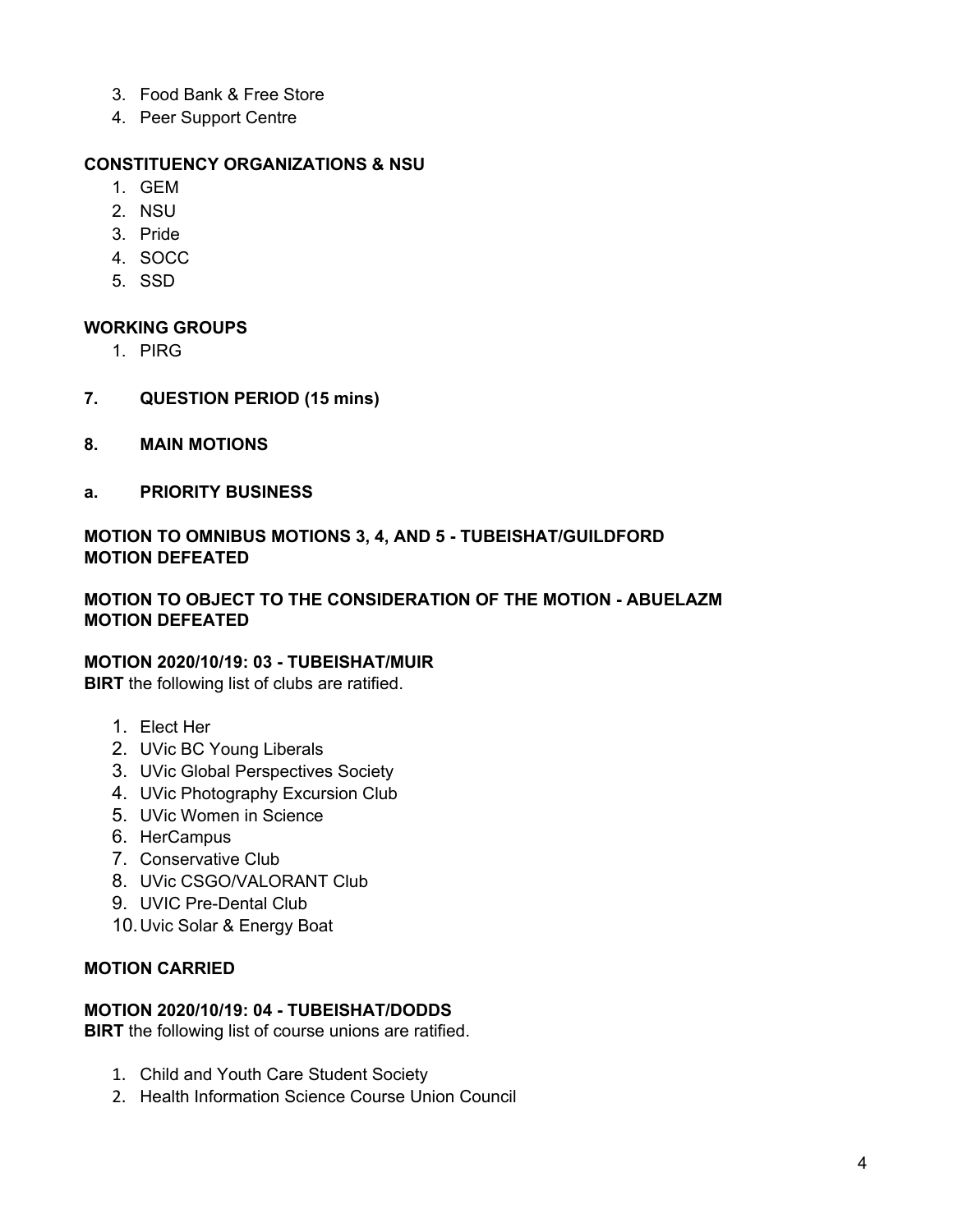## **MOTION CARRIED**

### **MOTION 2020/10/19: 05 - TUBEISHAT/NAG**

**BIRT** the following list of Special Project Grants is approved.

- 1. Best Buddies UVic, \$75.00
- 2. Elect Her, \$100.00
- 3. Ecological Restoration Club, \$354.60
- 4. SpikeBall Club, \$100.00

#### **MOTION CARRIED**

#### **MOTION 2020/10/19: 06 - ABUELAZM/ADACHI**

**BIRT** nominations be opened to fill a vacancy on Appointment Committee for the Dean of Fine Arts

#### **NO NOMINATIONS**

### **MOTION 2020/10/19: 07 - ADACHI/NAG**

**BIRT** nominations be opened to fill a vacancy on Faculty of Science Council

#### **NO NOMINATIONS**

#### **MOTION 2020/10/19: 08 - ABUELAZM/TUBEISHAT**

**BIRT** nominations be opened to fill a vacancy on The Advisory Committee on Academic Accommodation and Access for Students with Disabilities

Nominations: Natalie Blecha

# **MOTION CARRIED**

#### **MOTION 2020/10/19: 09 - ADACHI/ABUELAZM**

**BIRT** nominations be opened to fill a vacancy on Appointment Committee for the Dean of Humanities

Nominations: Susanna Fong

#### **MOTION CARRIED**

#### **MOTION TO REMOVE DE HAVELYN AS CHAIR AND INSTATE LOWAN - ADACHI/NAG**

**MOTION CARRIED**

#### **MOTION 2020/10/19: 10 - ABUELAZM/ADACHI**

**BIRT** nominations be opened to fill a vacancy on Appointment Committee for Vice Provost

Nominations: Sarina de Havelyn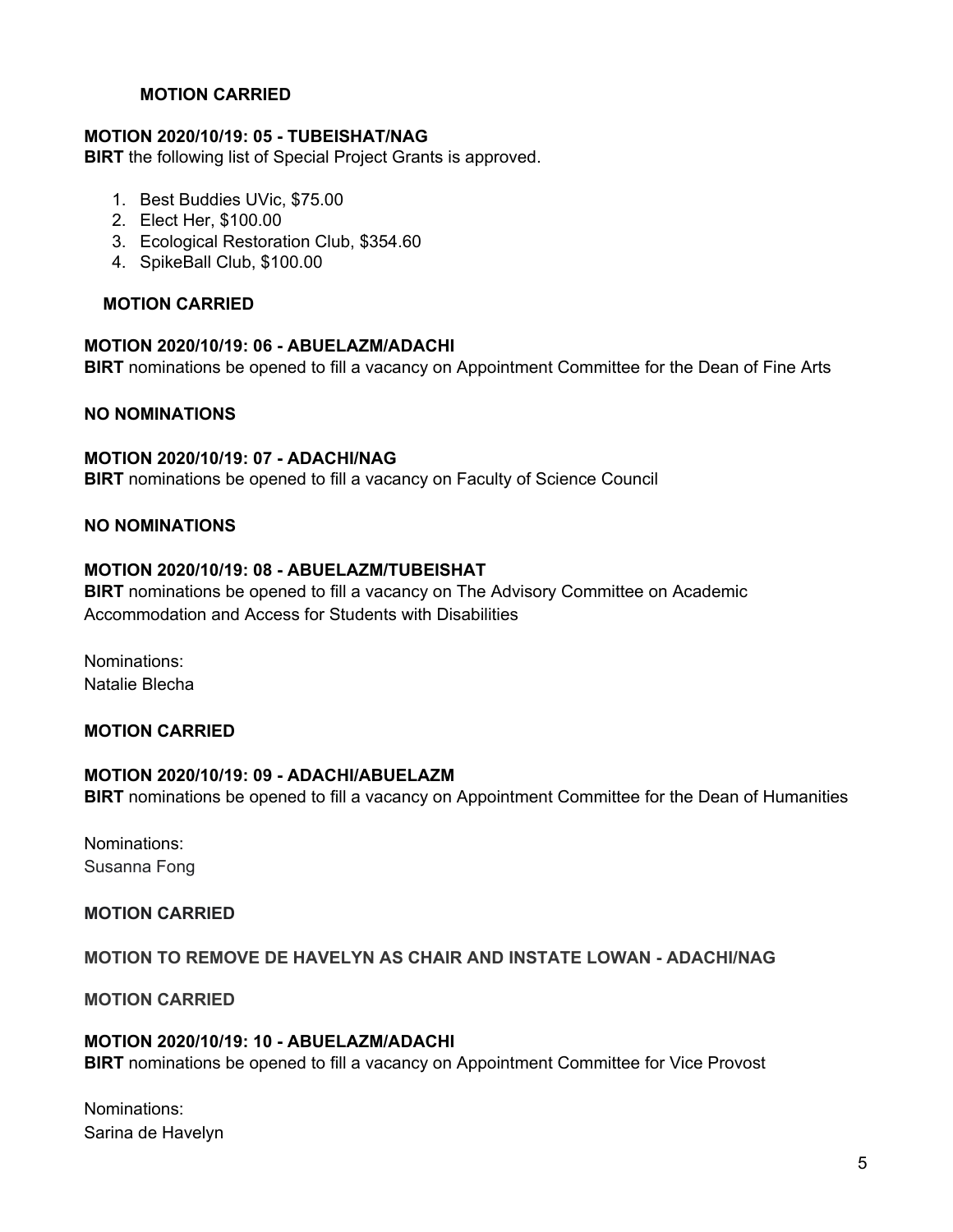# **MOTION CARRIED**

## **MOTION TO REINSTATE DE HAVELYN AS CHAIR - NAG/DE HAVELYN**

### **MOTION CARRIED**

#### **b. NEW BUSINESS**

#### **MOTION 2020/10/19: 1A - BURD/NAG**

**BIRT** the Board of Directors accepts the resignation of Elizabeth Giesbrecht as a Director at Large; and,

**BIRT** nominations be opened for members to fill the following committee vacancies:

| Finance and Operations Committee        | One (1) Member |
|-----------------------------------------|----------------|
| <b>SUB Business Marketing Committee</b> | One (1) Member |

Nominations for SUB Business Marketing Committee: Dip Nag

### **MOTION CARRIED**

## **MOTION TO MOVE IN CAMERA - MITTAL/ADACHI**

The meeting moved in camera at 7:27pm.

- **9. IN-CAMERA**
	- **a. Legal**
	- **b. Personnel Committee Report**

# **MOTION TO MOVE OUT OF CAMERA - HENDERSON/GUILDFORD MOTION CARRIED**

The meeting moved out of camera at 7:55pm.

## **10. MEETING TIMES**

**The next meeting scheduled by the Board of Directors is:** Monday, November 2nd, 2020 via Google Meet (online).

## **11. ADJOURNMENT**

#### **12. BOARD DIRECTORS' REPORTS**

**Sarina de Havelyn (71 hours)**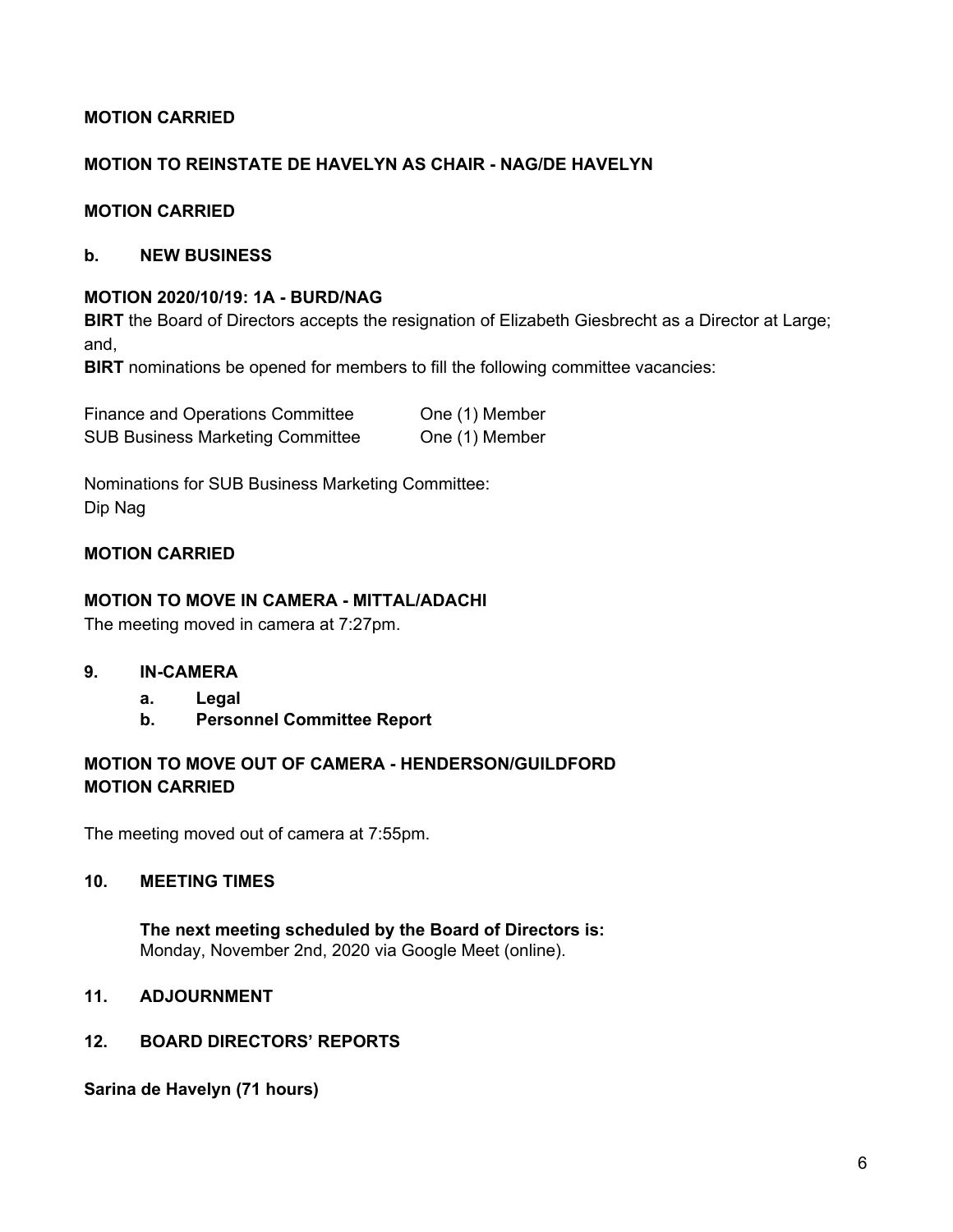- Chaired and completed action items for Electoral, Member Outreach, PIRG Working Group, Policy Development, Ombudsperson, and Executive Committees
- Created AGM, PIRG referendum, OER referendum, and unbiased Electoral work orders for outreach
- Met with Registrar, Treasurer, and other UVic execs to lobby for Tuition Installment Plans for undergraduate students
- Lobbied for more feedback mechanisms for students to interact with professors
- Lobbied for feedback mechanisms for CSEC
- Chaired Operational Relations Committee
- Liaised with CEO for electoral events
- Bought prizes for AGM
- Martlet interview and prep
- Copywriting for PIRG Backgrounder, governance page, and How to Campaign to be a UVSS **Director**
- Met with StudentCare
- Liaised with OSL to advertise AGM and electoral event
- Email and general correspondence

# **Emily Lowan (70 hours)**

*General*

- Emails & meeting scheduling (8 hours)
- Exec committee (1 hour)
- Board meeting & preparation (4 hours)
- UVSS Executive / UVic Executive (1.5 hours)
- Campaigns Committee (1 hour)
- AGM filming (0.5 hour)

# *Take it Over*

- Student consultation on MLA candidate interview questions (1 hour)
- Writing MLA candidate interview questions (1 hour)
- Coordinating MLA Candidate interview series (5 hours)
- Interviewing MLA candidates (1.5 hours)
- Working with Social Media Coordinator to caption and post the interview videos (2 hours)
- Coordinating provincial election posts (2 hours)
- Take it Over BC-wide campaign check-in (1 hour)

# *Rent with Rights*

- Lobbying meetings with Oak Bay Councillors (1 hour)
- Coordinated board vote to approve secondary suites letter of support (0.5 hour)
- Coordinated UVic Administration letter of support (0.5 hour)

# *Let's Get Consensual*

- SWAG order preparation (1 hour)
- Meeting with LGC partner (1 hour)

# *Divest UVic*

- Met with Vancity wealth managers and advisors (1 hour)
- Divest UVic advocacy at UVSS Executive / UVic Executive and Operational Relations (2 hours)
- Met with UVic Foundation Treasurer and VPO (1.5 hours)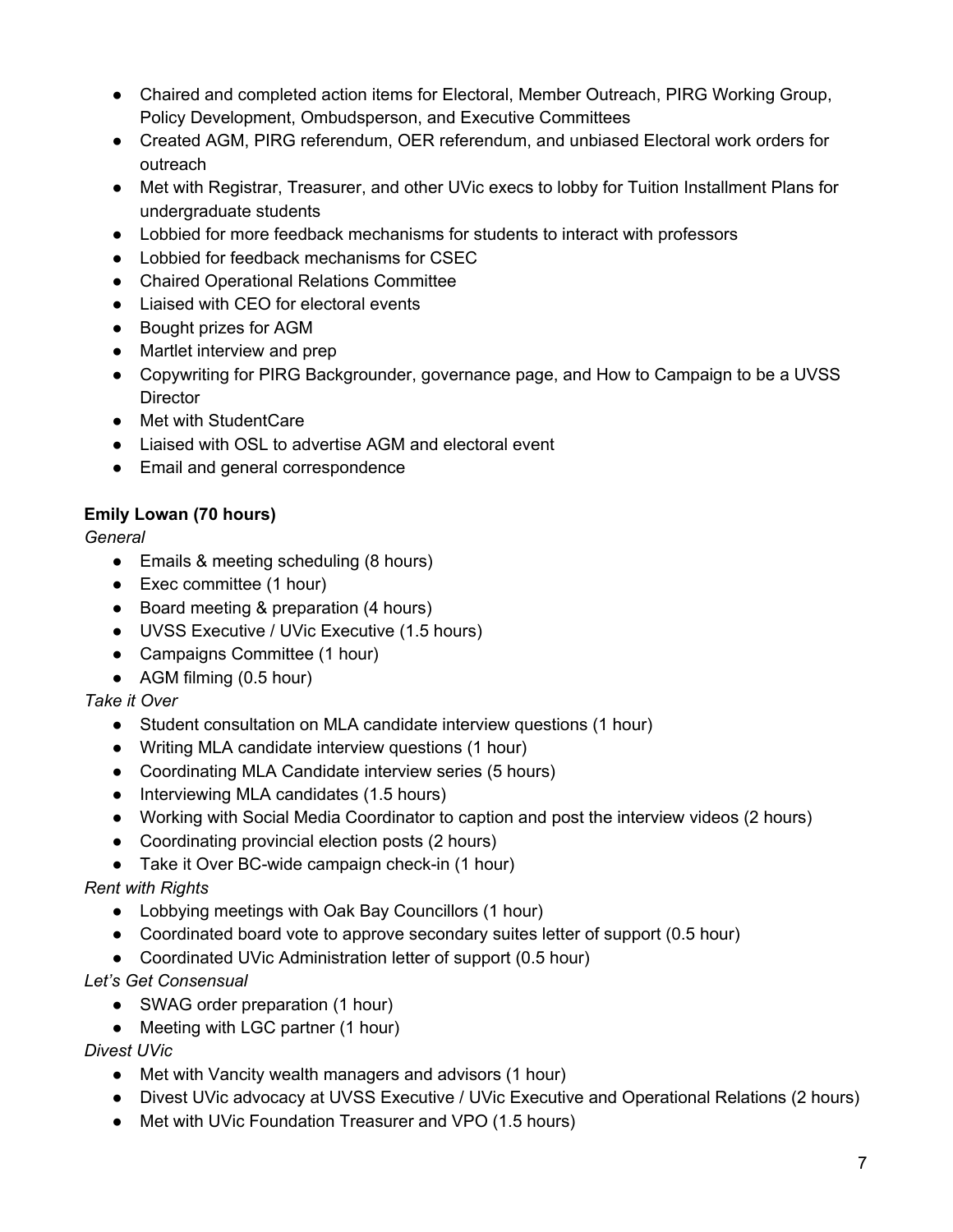• Student outreach and engagement (2 hours)

# *Make Transit Work*

- Coordinated student voting seat briefing note from UVic Government Relations Office (0.5 hour)
- Scheduling outreach meetings with key stakeholders for student voting seat lobbying (1 hour)

# *Safer Use*

● Coordinated outreach for October 20th training (1 hour)

# **Jana Barkowsky (2 hours)**

- Reviewed files for personnel committee (1 hour)
- Researched accessibility solutions (1 hour)

# **Natalie Blecha (7.5 hours)**

- SSD Driving/Delivery (2 hours)
- UVSS/SSD Emails/Communication (2 hours)
- UVSS Meeting w/ Dir. Outreach and RCM (0.5 hours)
- SSD/UVSS Meeting with LTSI about Accessibility and Prep (1 hour)
- UVSS 'Having difficult conversations' Workshop with Ombudsperson (1 hour)
- UVSS/SSD ARC (1 hour)

# **Marina Muir (6.75 hours)**

- Assisting with GEM Work-Study candidate interviews (3 hours)
- UVSS board meeting attendance (3.75 hours)

# **Reeven Henderson (4.5 hours)**

- Events Committee 1 hour
- Emails .5 hour
- Communication workshop 1 hour
- Democratic Rules of Order Review 2 hours

# **Victoria Ritchie (2 hours)**

- Campaigns Portfolio Meeting (.5 hour)
- $\bullet$  LGC (.5 hour)
- Divest (1 hour)

# **Paarth Mittal (2 hours)**

- Board Meeting Prep (1 hour)
- Campaigns Portfolio Check-In (1 hour)

# **Jocelynne Parent (5.66 hours)**

- Board meeting
- Meeting with lead
- Events committee
- Campaigns committee

# **Abdul Abuelazm (3 hours)**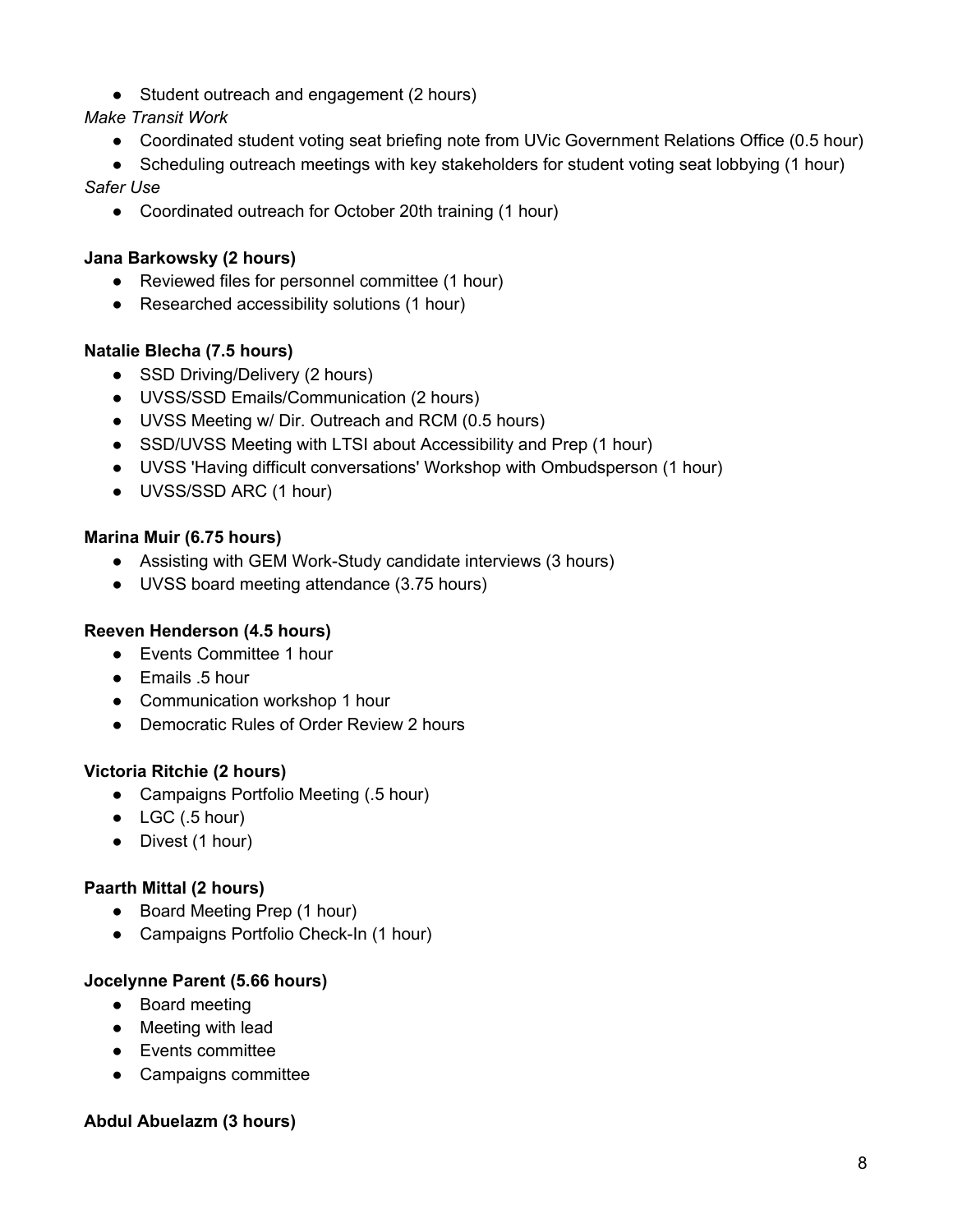- Ombudsperson Presentation (2 hours)
- Campaigns Committee (1 hour)

# **Evan Guildford (7 hours)**

- Board Meeting (4hours)
- Finance Video (2 hours)
- Campaigns (1 hour)

# **Dalal Tubeishat (70 hours)**

- Answered emails
- Held in-person and online office hours
- Had meetings with club and course union executives
- Had internal meetings with other directors, advocacy group coordinators, excluded managers, accounting, and graphics
- Had external meetings with UVic administrators, faculty, and staff
- Signed cheques
- Updated and reviewed policy
- Had meeting with Vancity
- Planned for Advocacy Relations Committee, Clubs Council, and Course Union Council
- Created online accounts for clubs and course unions to check their balances
- Updated online club and course union balances
- Made updates to the website
- Attended Executive Committee, Events Committee, Member Outreach Committee, and Operational Relations Committee
- Filmed videos
- Organized workshops dates with OSL for clubs and course unions
- Posted on social media, created post captions, created subtitles, and edited posts photos/videos
- Responded to members' questions on social media
- Created a guide to running for the BoD
- Researched firms to conduct an Equity Audit
- Processed cheque requisitions
- Assembled tote bags

# **Dipayan Nag (7 hours)**

- Policy redo
- Event planning

# **Sebastian Franco-Monroy (50 hours)**

- Sending Emails
- Meetings with non-profits
- Calling wellness organizations
- SNIWWOC Workshop
- Work orders
- Trivia Night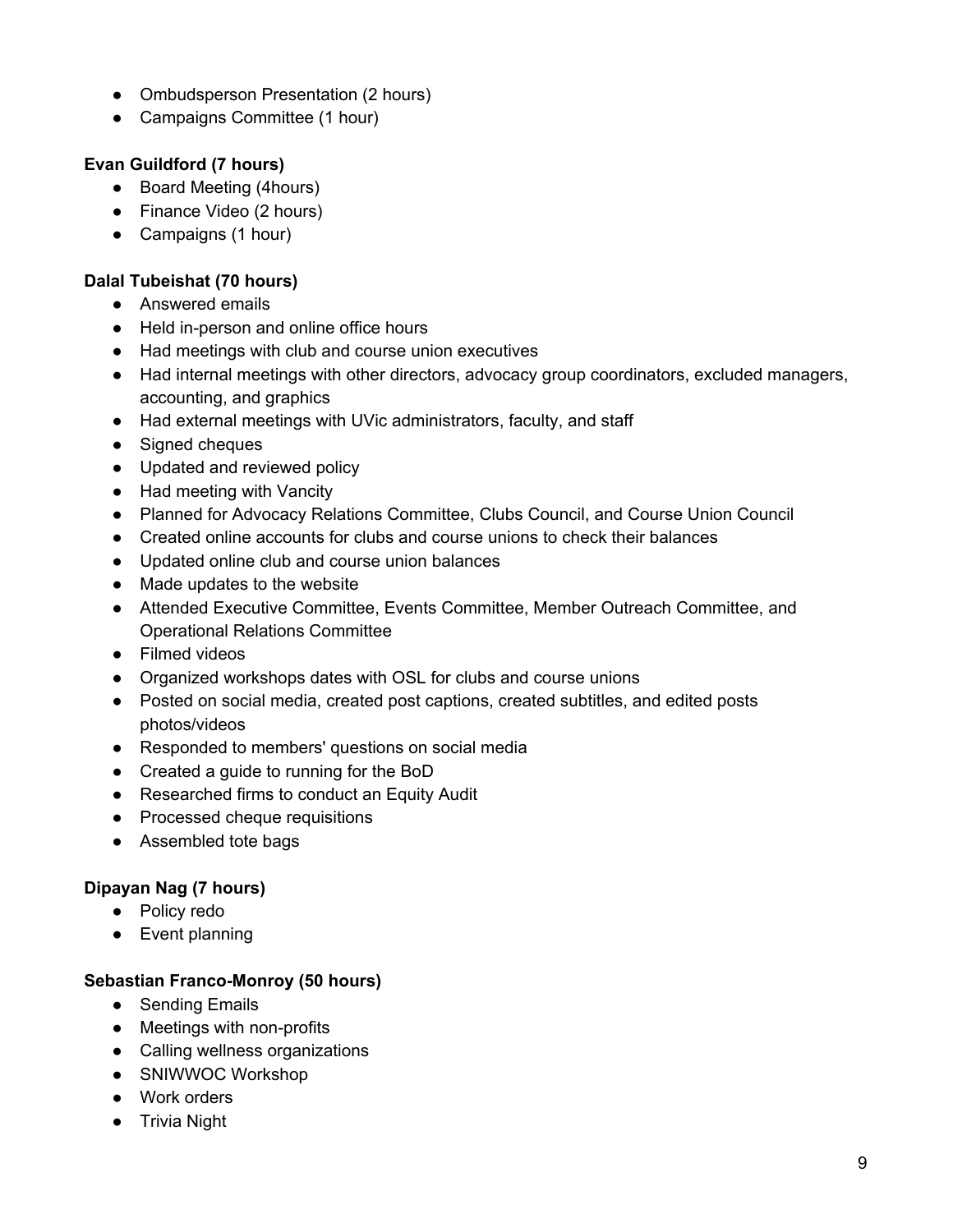- Signing cheques
- Zoom presentations
- Electoral committee
- Exec committee
- Events committee
- Leads meeting
- Editing and reviewing documents
- Filmed videos for AGM
- (Reduced hours to work another job part-time till October 24th)

## **Caleb Burd (58 hours)**

- Took vacation last week
- Filed and instigated the mailing of all non-lead honoraria
- Attended exec to exec with the university
- Organized further donation information for SNIWWOC
- Responded to Health and Dental queries
- Attended UVSS managers meeting
- Met with Vancity
- Reviewed audit and other financial statements
- Filmed AGM story videos
- Had meeting with Treasurer of the University
- Attended divest meeting
- Had meeting with tuition fees manager
- Attended Operational Relations
- Edited AGM finance video
- Attended Operational Relations committee
- Met with VASA to coordinate Student art initiative
- Met with NSU coordinator and firekeeper to discuss indigenous film festival
- Attended other various UVSS committee meetings
- Met with studentcare
- Met with Uvic Sustainability coordinator

### **Jenna Lancaster (10 hours)**

- NSU meeting- Creating Promotional photos for NSU T-shirts for students to purchase. 11-1 (2) hours)
- $\bullet$  Board Meeting 6-9:50 (4 hrs 50 mins)
- October 8th Thursday 12-1pm NSU Council Meeting
- Wednesday October 14th ARC Meeting 20 mins
- Email communications 30 mins
- October 16th, 2020 Meeting with Dalal and Sarina 11:30 am to 11:50pm 20 mins
- Meeting with Caleb, Peter and Sebastian 1pm to 2pm

# **Marran Dodds (8.75 hours)**

- Board Meeting (1.5 hours)
- Divest Meeting (1 hr)